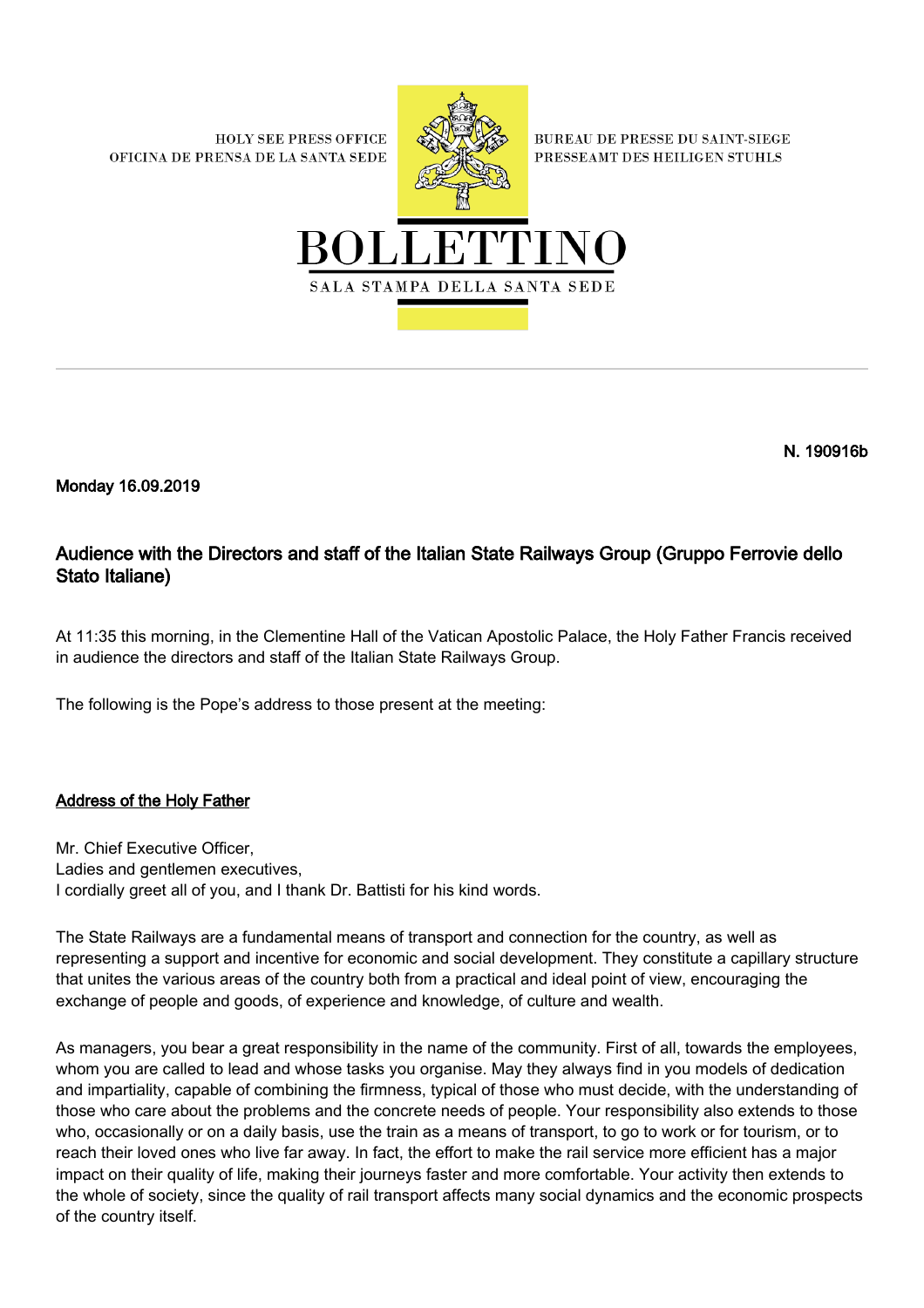You are entrusted with a wide range of issues, from safety in the workplace to the management of contracts, from environmental sustainability to regulatory aspects and interaction with the territory. This is why a great deal of effort is required of you, and I hope you will apply it with passion, to work with the extra care, availability and creativity that is typical of those who love the situations and the people they serve.

This year you are celebrating the first decade of High Speed, a public work of strategic importance, which provides an essential link along the main axes of the country and every day offers thousands of passengers a high quality service. The progress made and the innovations introduced in this short period of time are truly sensational, with an increase in travel speed, an increase in services and comfort for passengers, an increasingly strong interaction with territories and other means of transport, as well as a great development of the High Speed stations.

This rapid evolution is the result of careful and prudent planning, of which you, the directors, together with the top management of the company, are the interpreters and promoters. In a society in such rapid evolution as ours, it is essential to formulate a clear plan of action, inspired by a vision of the future that is being built, to be adapted gradually on the basis of new circumstances.

This vision is the result of in-depth study, requires collaboration with experts and a thorough knowledge of the dynamics of society, to whose needs it is intended to respond. Even more than in the past, it must be an overall view of reality and problems, because never before has it been necessary to recognise that individuals, groups, local communities and states are not realities in their own right: globalisation puts us in front of the urgent need to work and think together, because we are not islands, but rather points of connection.

We are, in different ways and each one according to his or her position, *junctions*. A junction connects, allows passage from one road to another, from one rail to another; those who act as junctions do not only think for themselves, but multiply relationships and shared projects, knowing that the good of individuals and communities, at every level, passes from the good of all, then from the good of each of the others.

I would like to express my wish for the Italian Railways with three qualities: that they may be increasingly attractive, sustainable and supportive.

They should be *attractive* inasmuch as they are capable of attracting investment, improving quality, encouraging trade and generating new business realities. May they be attractive because they are increasingly beautiful, places where you feel welcome and at ease, and where it becomes pleasant to return.

May rail transport become increasingly *sustainable*, both because it is economical for the business world and for individual citizens, and because it is respectful of the territory it passes through and of the environment. Sustainable also from an environmental point of view, an aspect to which you already dedicate a lot of effort, to ensure that the impact is as limited as possible, and that the carbon dioxide emissions, so harmful to the ecosystem and to its balance, are reduced as far as possible. I can only praise you for this effort, which you make through precise structural decisions, and which make the train the means of transport with by far the least impact, by comparison with automobiles or aircraft.

Finally, may the railways that you imagine for the near future become increasingly *supportive*: may they favour families and assist those who are most in difficulty due to advanced age, physical limitations, or reduced income. May they be supportive also, however, through their effective diffusion and through an equal quality of services they offer in the various zones and on the different types of train. Indeed, the railway network is responsible for connecting and in some way keeping alive the different areas of the country, even the most remote, just like veins and capillaries, which bring life to the members farthest from the heart. Thus, the Railways should ensure that no centre is excluded and is therefore marginalised and impoverished. Likewise, may those who travel on trains considered secondary not have to face the fatigue of overcrowding or difficult environmental conditions in the carriages every day.